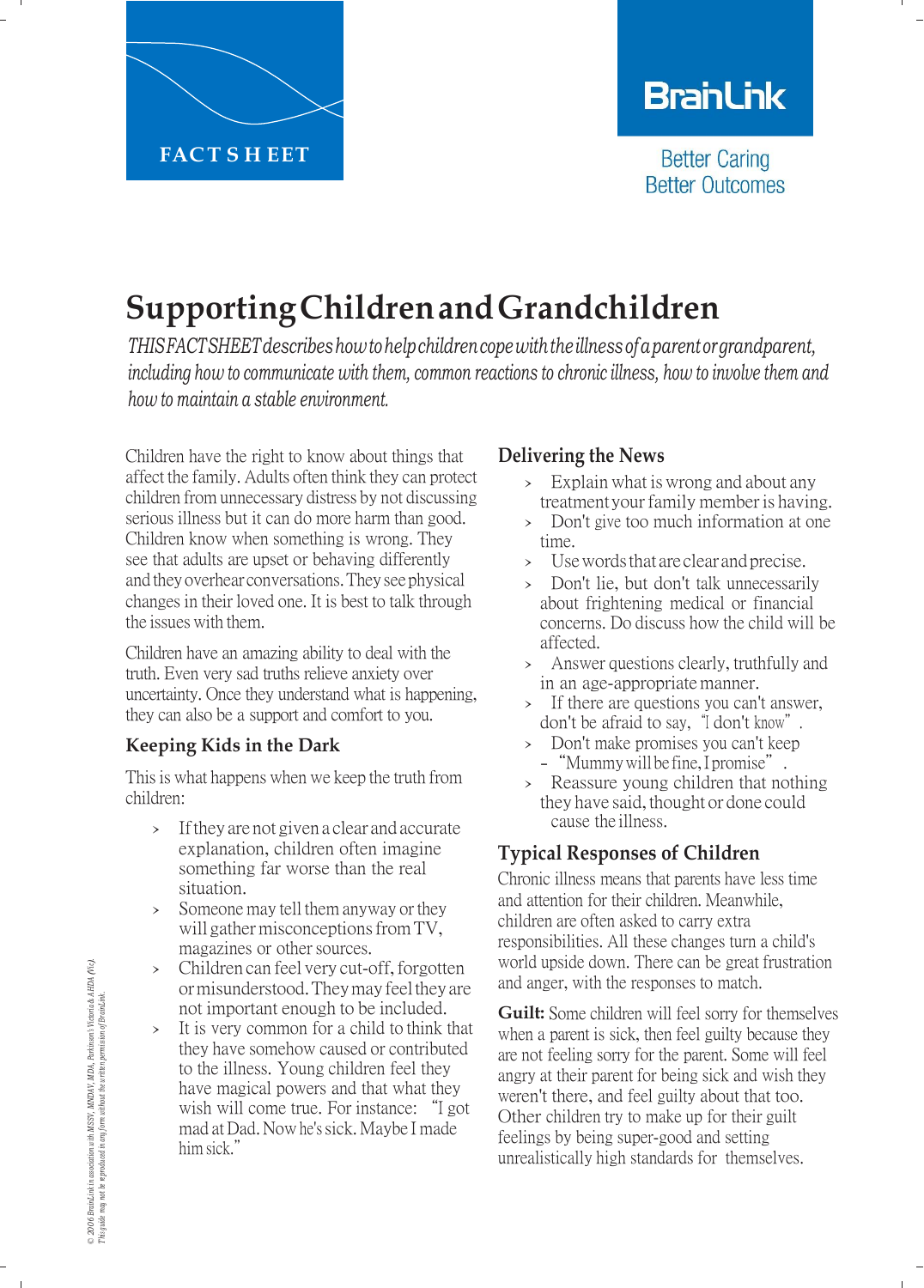**Resentment:** Children can resent having to help a sick parent when they are so used to being looked after. Children may act out their resentment and fears by running away or dropping out of school.

**Regression:** Children of any age may regress in behaviour. Know that it's just their way of saying, "I'm still here!" and "I'm just a kid. I need someone to look after *me*".

**Inappropriate behaviour:** Some children laugh or behave badly to cover up their real feelings, their lack of understanding or their discomfort.

**Attention seeking:** Children sometimes act sick to get attention. Some may also begin to compete for the healthy parent's attention. Some children become clingy, afraid that something bad will happen to their parent when not there.

**Confusion of roles:** Teenagers face a tough time - just when they are trying to be independent, a parent may need to depend on them. Suddenly the roles are reversed. Some teenagers rebel, somemay regress, some are too embarrassed to bring friends home, others may take on heavy responsibilities and mature too quickly. Sometimes kids withdraw, subconsciously trying to become more independent.

**Communication breakdown:** All children find it difficult to grasp how illness could cause someone they love to treat them differently. Carers have described children who become frightened of their parent's behaviour and who can no longer communicate with them. Some avoid visiting their family member because they can't cope with the changes.

#### **As the Illness Progresses**

**Keep them well informed:** As the symptoms or effects of brain injury appear and progress

– personality changes, physical disability, inability to participate, speech and memory problems

– explain and discuss these changes with the child. Help them to understand that even if grandpa's face orvoice changes, it'sstill grandpa underneath.

If death is an issue, you need to talk about it. What you say will depend on the age of the child. Remember that a child's understanding of "soon" and "later" is very different to an adult's. Talk about and share the sadness and the happy memories that will remain.

Some children may need reassurance about how people die. For many, their only knowledge is the violence they see on television. Contact a grief counsellor for suggestions if you feel uncertain about how to discuss death.

Give the child answers about their practical concerns – Who will take them to school if Mum can't Where will the money come from if Dad isn't working?

Children's fears run easily out of control, so the truth may seem much less frightening. You may find children have concerns you never considered, but no worries about the things you thought would trouble them.

If a child seems worried, ask about their fears or what they think might happen and correct any wrong impressions.

**Emotional support:** Try to instil children with feelings of hope – while there are things to be sad about, there will still be lots of good times. Reassure them they will always be loved and cared for.

Children will let you know how much they can handle and what they want to know. Remember to listen well and to keep your ears open.

Talk about your feelings, the feelings of the person you are caring for and the child's feelings. Share feelings of sadness and happiness. And don't be afraid to cry in front of children or to let them know that you cry. They need to know that it's part of how we cope.

**Involve them:** Children need to be told how they can help. For instance, they might visit or talk with the grandparent or parent. You may need to suggest things that they could do together. The child might be able to help the carer in someway, which helps them to feel that they are contributing.